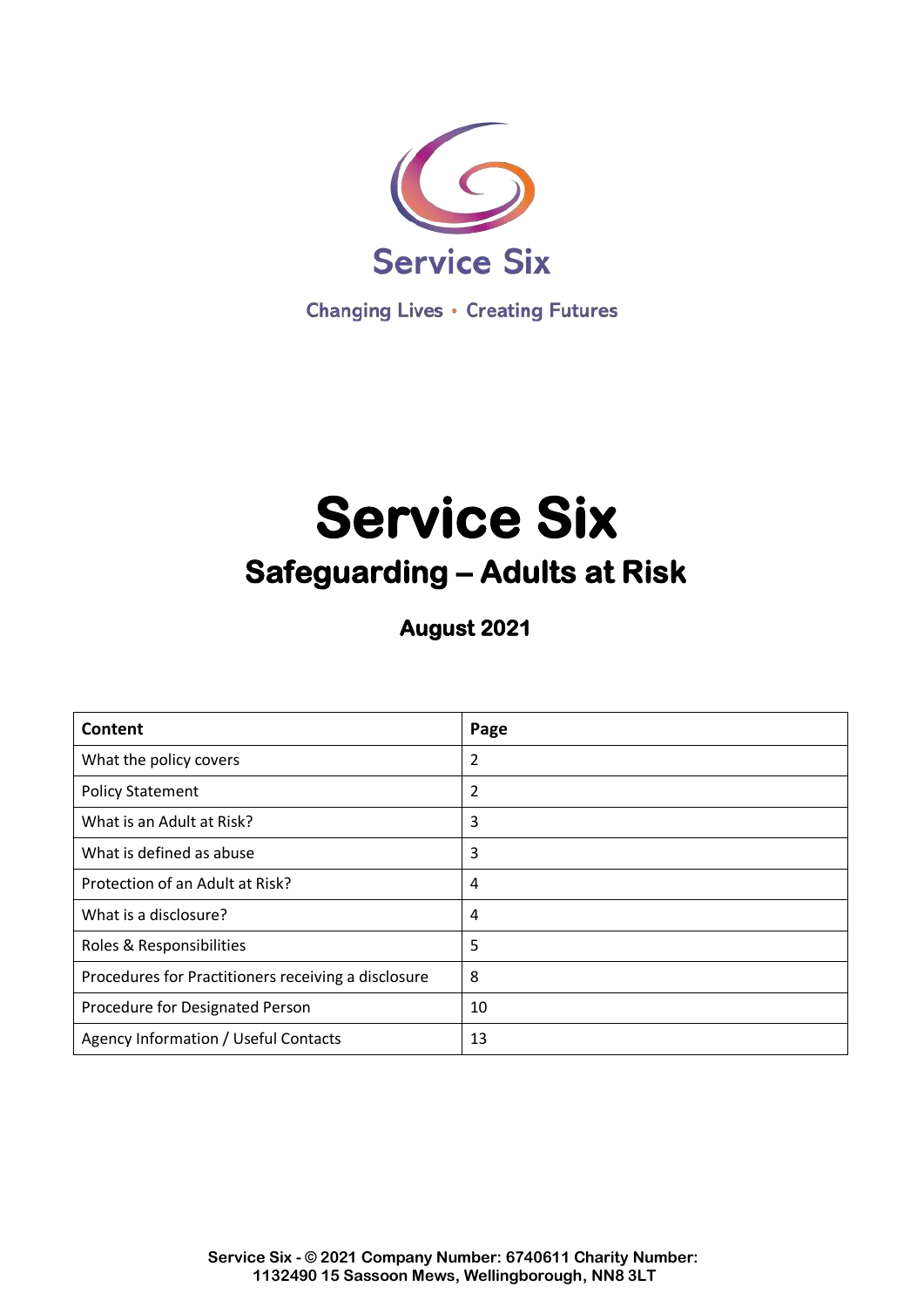**Date:** August 2021

**Review Date:** September 2022

| <b>Senior Co-ordinating Manager:</b> | Chief Executive<br>Northamptonshire HQ<br>15 Sassoon Mews<br>Wellingborough<br>Northamptonshire<br>NN8 3LT<br>Tel: 01933 277520                                                              |
|--------------------------------------|----------------------------------------------------------------------------------------------------------------------------------------------------------------------------------------------|
|                                      | Others Involved In Implementing: Board of Trustees, Designated Safeguarding Officer,<br>Safeguarding Team, Managers, Personnel, outsourced<br>specialist organisations and partner agencies. |
| <b>Monitoring Arrangements:</b>      | Annual unless legislation changes                                                                                                                                                            |

#### **What this policy covers:**

To provide specific direction to all staff in relation to the duty of care of every member of staff in promoting the well-being, and safeguarding from significant harm of all Adults at Risk, including allegations against staff.

### **Policy Statement:**

This policy is aimed at safeguarding the welfare of Adults at Risk aged 18 years and over. It includes guidance on how to respond appropriately to any cases of suspected abuse; whether information is received from a service user, staff member or affiliate.

Service Six's policy and procedures for the protection of Adults at Risk apply to all affiliate practitioners and practitioners working at Service Six Centre's (collectively referred to as Service Six practitioners) and Service Six Trustees and employees.

Service Six accepts that all adults should be able to live free from fear and harm and have their rights and choices respected. In support of this principle, Service Six is committed to:

- working in a preventative manner to protect Adults at Risk from being abused
- responding sensitively and coherently to reported incidents of self-neglect and abuse in a consistent manner, in accordance with this policy
- coordinating action and services in order to best protect and assist Adults at Risk
- ensuring the safety of Adults at Risk by integrating strategies policies and services relevant to abuse within the framework of all relevant legislation
- ensuring that adults identified as at risk have a right to confidentiality.

In so far as it is consistent with this right, Service Six will seek to share information with all safeguarding adult agencies to ensure the safety and well-being of those individuals.

This policy and procedure is in keeping with the Department of Health Report Care Act 2014. It is informed by the Northamptonshire Safeguarding of Vulnerable Adults Board (SOVA).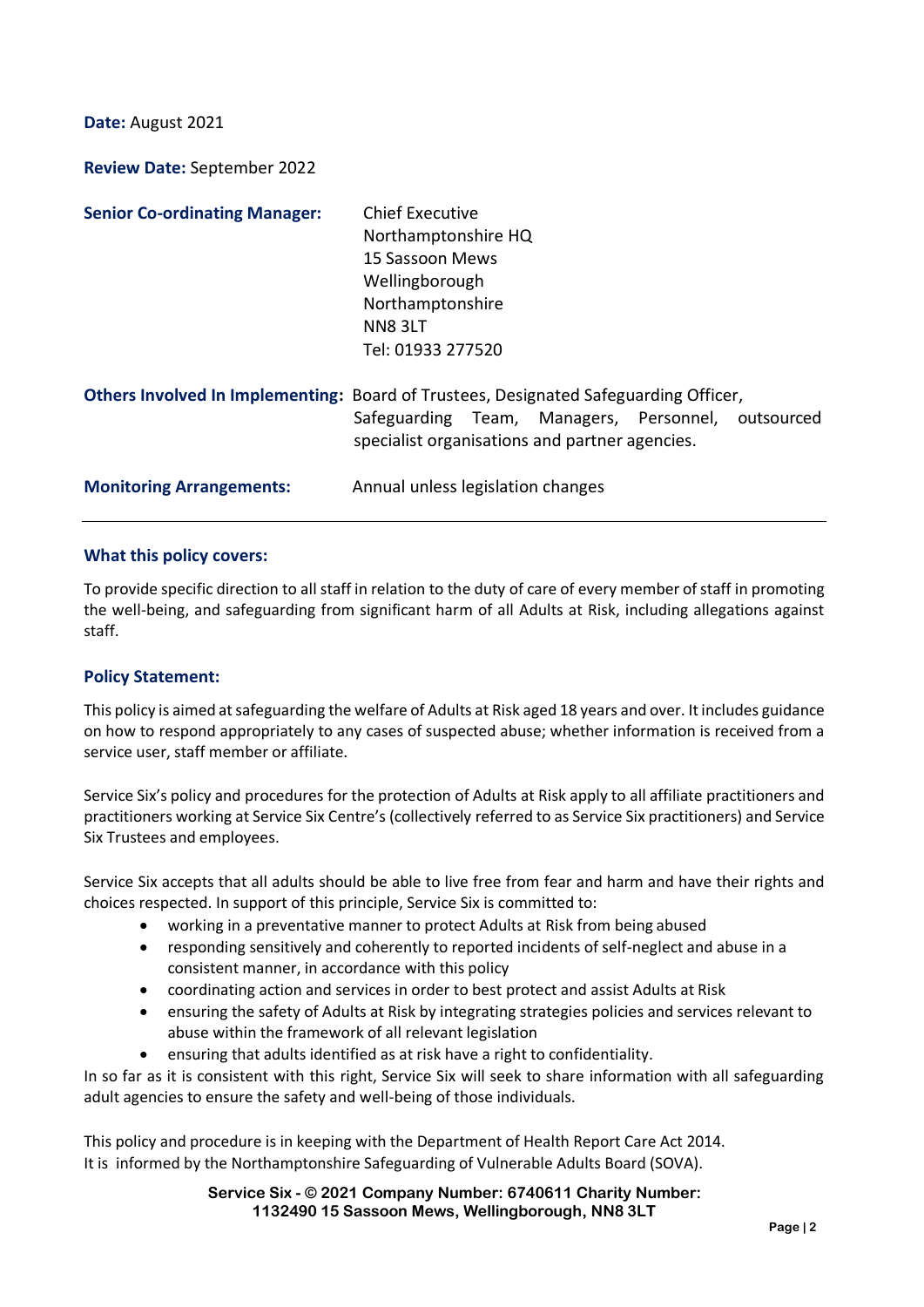## **Who is an Adult at Risk?**

## **An Adult at Risk is a person over 18 years of age:**

"who is or may be in need of community care services by reason of mental or other disability, age or illness, and who is or may be unable to take care of him or herself, or unable to protect him or herself against significant harm or exploitation".

Some people are more vulnerable or at risk than others because they are old and frail, or have a sensory impairment, a disability, a mental health problem, or have some form of illness. This means they may have difficulty in making their wishes and feelings known and this may make them vulnerable to abuse. It may also mean that they are not able to make their own decisions or choices. A person may also be vulnerable or at risk because of a temporary illness or impairment.

### **What is defined as abuse?**

Abuse is:

- when one or more people do or say things that makes a person feel upset orfrightened.
- mistreatment by one or more people that violates a person's human and civilrights.
- neglecting a person's needs, treating somebody disrespectfully or causing physical harm.

Abuse could be an isolated incident or it may be repeated incidents. It may be that the abuse is deliberate or it may be unintentional and due to ignorance or lack of training or understanding. It may be that a person is at risk of abuse or being abused in several ways.

Under the Mental Capacity Act, Amendment Act 2019, wilful neglect and ill treatment are a criminal offence.

### *Abuse and neglect can take a number of forms:*

#### **Physical abuse:**

This includes hitting, pushing, shaking, inappropriate restraint, neglect or abandonment and withholding medication.

### **Emotional or psychological abuse:**

This is failing to meet the emotional or psychological needs of a person. It may be when a person or people are controlling another person, taking away their privacy, or threatening them by intimidation or humiliation.

#### **Sexual abuse:**

This is involvement in any sexual activity against a person's will. This includes rape and being pressured into other sexual acts, which they do not understand or to which they have not given consent. This would include exposure to pornography, voyeurism and exhibitionism.

#### **Neglect:**

This is when a person or people deny another person what they need, for example ignoring medical or physical care needs. It may include failure to provide appropriate food; drink; or adequate heating or clothing. It may also be failing to provide access to health, social or educational services.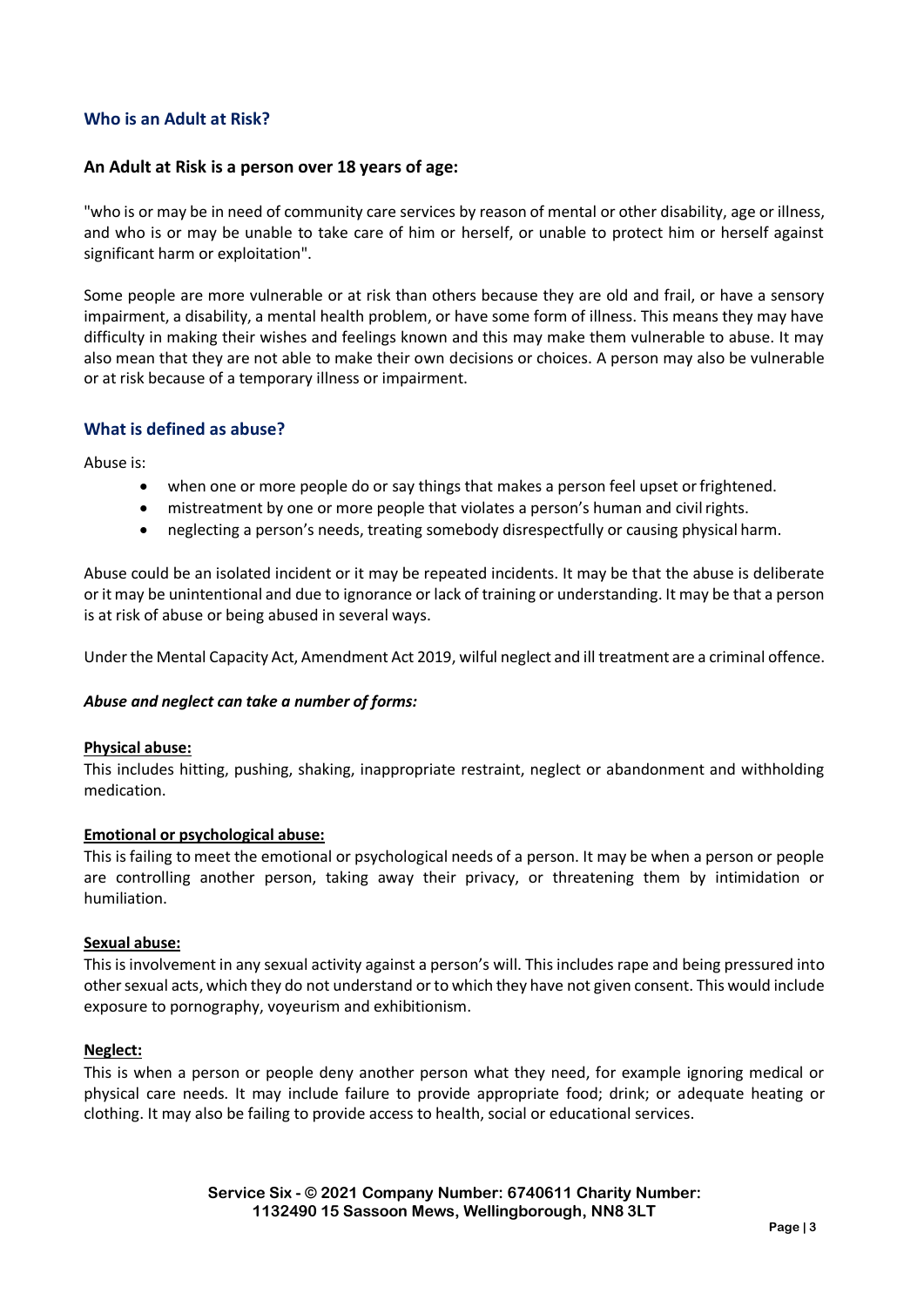## **Financial:**

Thisis when a person or people steal money or possessionsfrom another person. It may be fraud, deception or misuse of property, possessions or benefits. It may also mean withholding what belongs to a person, or exerting improper pressure to sign over money from pensions or savings.

## **Discriminatory:**

This includes being treated unfairly because of gender; age; sexual orientation; a disability; race; culture; religion; background; or an illness. It may result from routines, systems and norms of an institution compelling individuals to sacrifice their own preferred style and cultural diversity to the needs of the institution.

## **Personal exploitation/violation of rights:**

This involves denying an individual their rights or forcing them to perform tasks that are against their will. It might include preventing an individual from expressing their thoughts and opinions.

### **Institutional or organisational:**

This can be a repeated incident of neglect or poor standards of care that are being ignored. It may be that a person is not treated with the dignity and respect that they deserve. It can occur in various different places, including residential or nursing homes; hospital; or day centres. It may be one or more people who are responsible.

## **Protection of Adults at Risk**

Protecting Adults at Risk means we are maintaining their safety and welfare and safeguarding them from actual or potential sources of harm, abuse or neglect. This may be achieved by continually assessing the risks to which they may be exposed, and taking all necessary steps to guard against them.

The characteristics of adult abuse can take a number of forms and cause victims to suffer pain, fear and distress reaching well beyond the time of the actual incident(s). Victims may be too afraid or embarrassed to raise any complaint. They may be reluctant to discuss their concerns with other people or unsure who to trust or approach with their worries.

There may be some situations where victims are unaware that they are being abused or have difficulty in communicating this information to others. In particular, it applies to those people.

- who may have learning or physical disabilities; who may have mental health problems;
- who may be old, frail or ill;
- who cannot take care of themselves or protect themselves without help.

# **What is disclosure?**

This is when an Adult at Risk reveals that they are themselves currently being abused, or have been abused in the past and that the perpetrator is still active, or that they know someone else who is being, or has been abused, or that they are themselves currently abusing another adult, or that they have done so in thepast.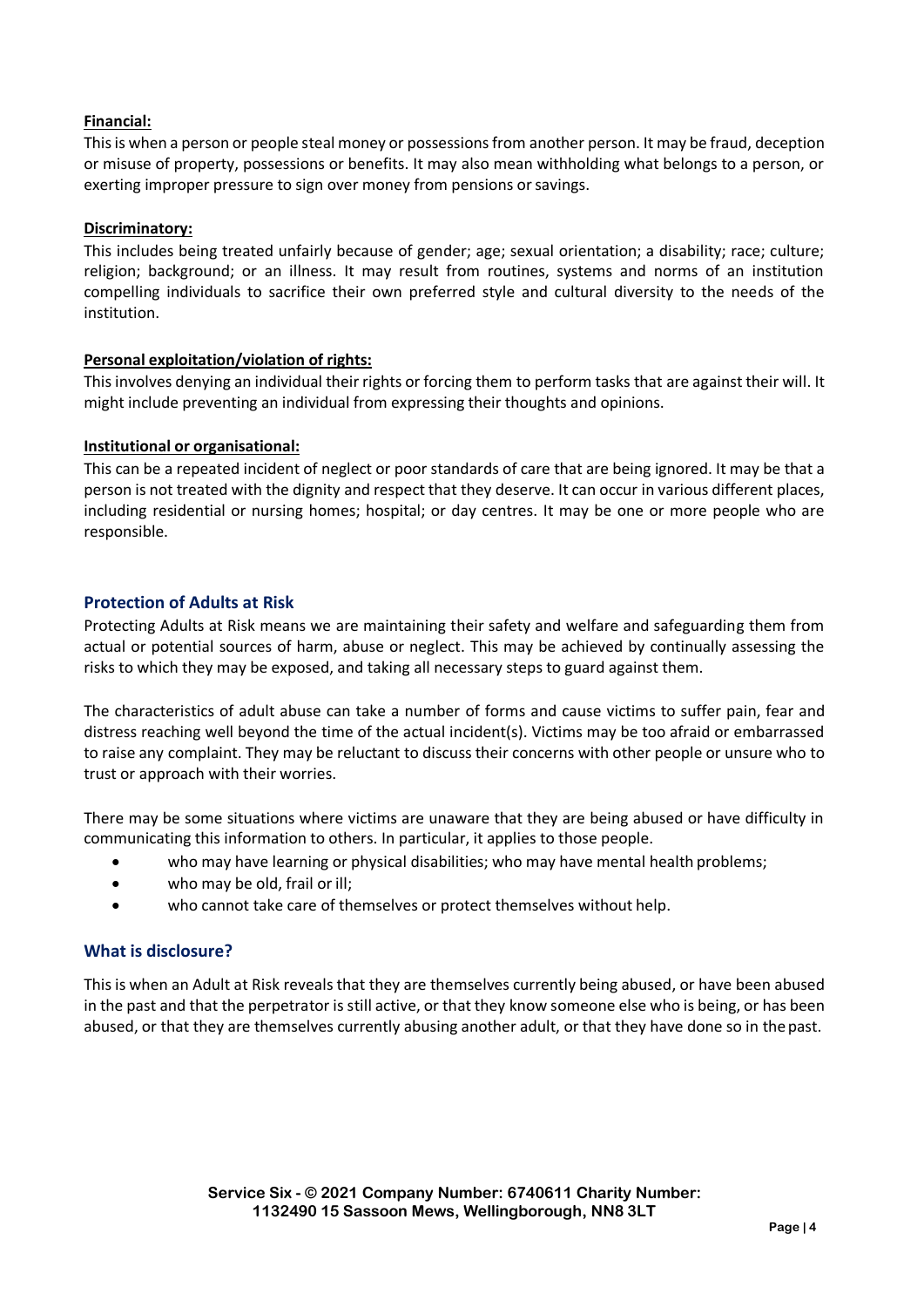## **ROLES AND RESPONSIBILITIES**

#### **Minimising risks to Adults at Risk**

#### **Managing staff**

As part of Service Six's safer recruitment procedures, all practitioners undergo a rigorous selection and vetting process; with evidence of training and accreditation or registration being required. All Trustees, practitioners and employees undergo the enhanced DBS check.

The Safeguarding Adults at Risk policy will be reviewed annually, at which point obstaclesto reporting abuse will be assessed.

In the event that an allegation relating to the possible or actual abuse of an adult is made against a Trustee, practitioner or member of staff, their manager or Chairperson in the case of the Board, should be informed immediately. Where the manager is not available or the allegation is against the manager this should be reported to the Operations Manager or in their absence the Chief Executive. Any allegation relating to the abuse of an adult will be reported to the statutory authorities who will be asked to carry out an investigation. The Service Six Trustees, Chief Executive, nor the Management team with Designated Safeguarding responsibilities, will attempt to carry out any such investigation. Service Six will report any suspicion to the Independent Safeguarding Authority (ISA) under the current Vetting & Barring Scheme regulations.

#### **Induction and training**

Staff induction and training will include this Safeguarding Adults at Risk Policy and Procedure and all procedures relating to safeguarding and the requirement to abide by them.

All staff will be made aware of internal reporting procedures and will be aware of local statutory arrangements in respect of the disclosure or discovery of abuse.

Service Six will ensure that the Designated Safeguarding Officers are sufficiently trained to implement this policy and procedures.

Service Six directs Trustees and staff to training relating to safeguarding adult issues, some of which will be mandatory.

Where possible, Service Six encourages staff to participate in training provided through Local Safeguarding Vulnerable Adult Boards, to promote links with the other organisations involved in providing services.

#### **Promoting feedback and reporting**

Service Six is aware that abuse of Adults at Risk may be difficult for a person to report whether for themselves or on behalf of another person and seeks to provide every opportunity to promote reporting should this occur within any service.

Opportunities for direct feedback include:

 Standard client satisfaction questionnaires are supplied to all clients at the end of services. Administrators sensitively enquire about reasons for cancelling appointments and feedback to managers any dissatisfaction with treatment for further investigation.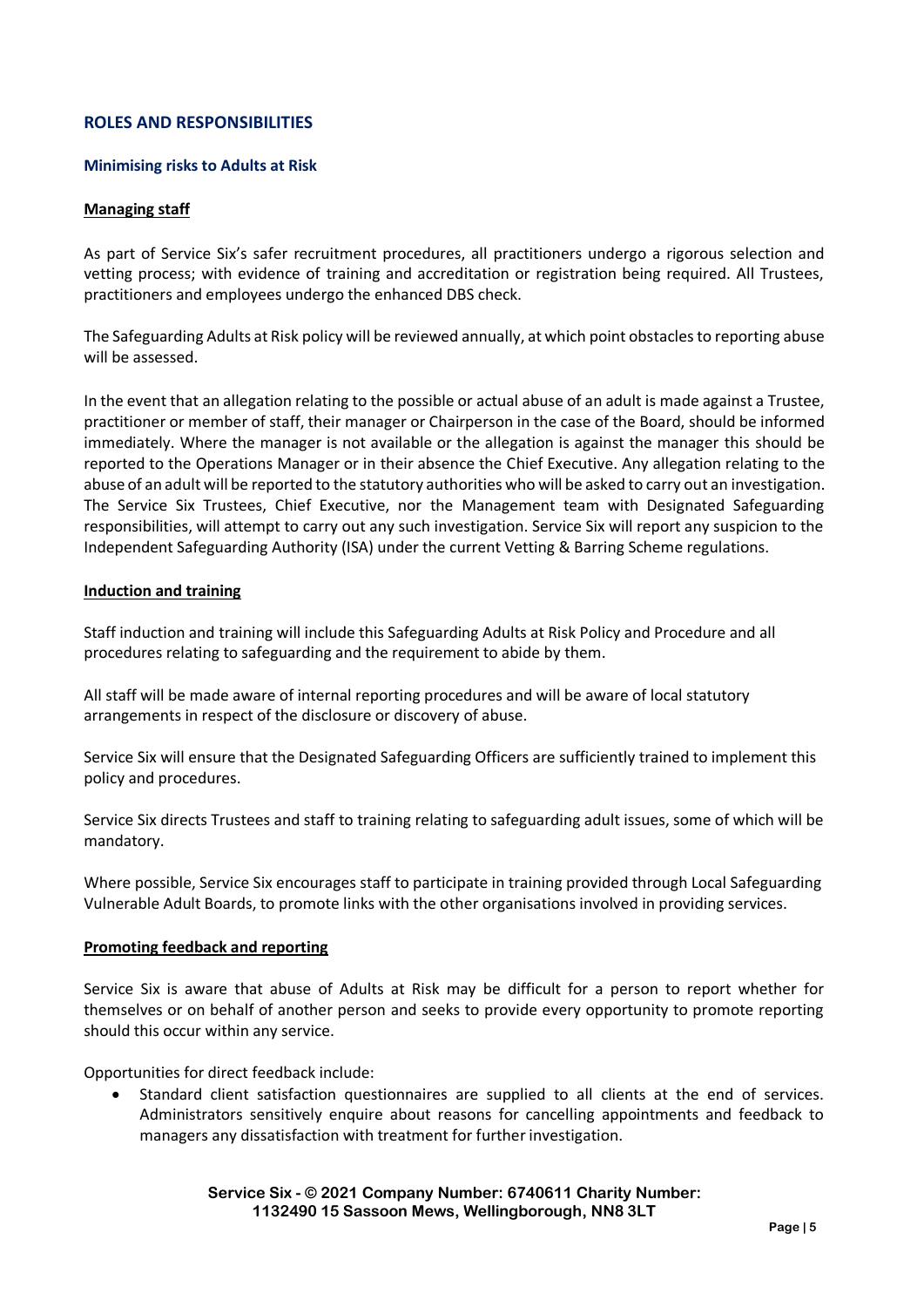- Service user groups provide personal feedback about experiences of each service.
- The website and published literature provide contact details in case of any concerns or complaint.

Other indirect means of gathering feedback and detecting issues include:

- Encouraging staff to report adverse events and serious untoward incidents for follow up investigation by managers.
- Frequent reporting and feedback from referrers (e.g. GPs), with clear statements to report any concerns.
- Clear systems for managers and clinical supervisors to report any and all concerns about practitioners.

### **The Chief Executive**

The Chief Executive will provide Service Six with up to date information and advice relating to safeguarding Adults at Risk issues, and will regularly review policy and procedures in the light of new initiatives.

The Chief Executive will give recommendations to Service Six Trustees and Management Team on new thinking in the field and liaises with the Managers to ensure teams are adequately inducted and trained.

The Designated Safeguarding Officers will consult with the Chief Executive as required. In cases where further expertise is needed, advice will be sought by contacting the local Adult Social Care department.

All cases where there has been a disclosure relating to the abuse of an Adults at Risk will be reported on My Concerns our Safeguarding Database.

### **Designated persons for alerting and reporting**

Service Six has a designated Safeguarding team, currently including:

- Operations Manager Emma Campion
- Milton Keynes Service Manager Katie Byrne
- Youth Specialist/Social Worker Tony Butcher
- Chief Executive Claudia Slabon

who will be available during office hours, to discuss any concerns raised by practitioners, clients or employees and to provide advice and support.

Practitioners will be advised by their manager with designated safeguarding responsibilities to complete a Record of Concern on 'My Concerns' in every case where an Adult at Risk issue is raised, when further action is required; including when a member of staff hands over information regarding their involvement in a case. This will be used as the basis to record details for monitoring and analysis.

If a My Concern entry is required but no further action is to be taken, then this must be noted with a clear reasoning as to why no further action is taken.

The Operations Manager will act on behalf of Service Six and refer all disclosures, allegations, or suspicions of abuse relating to Adults at Risk to the statutory authorities in accordance with these procedures. The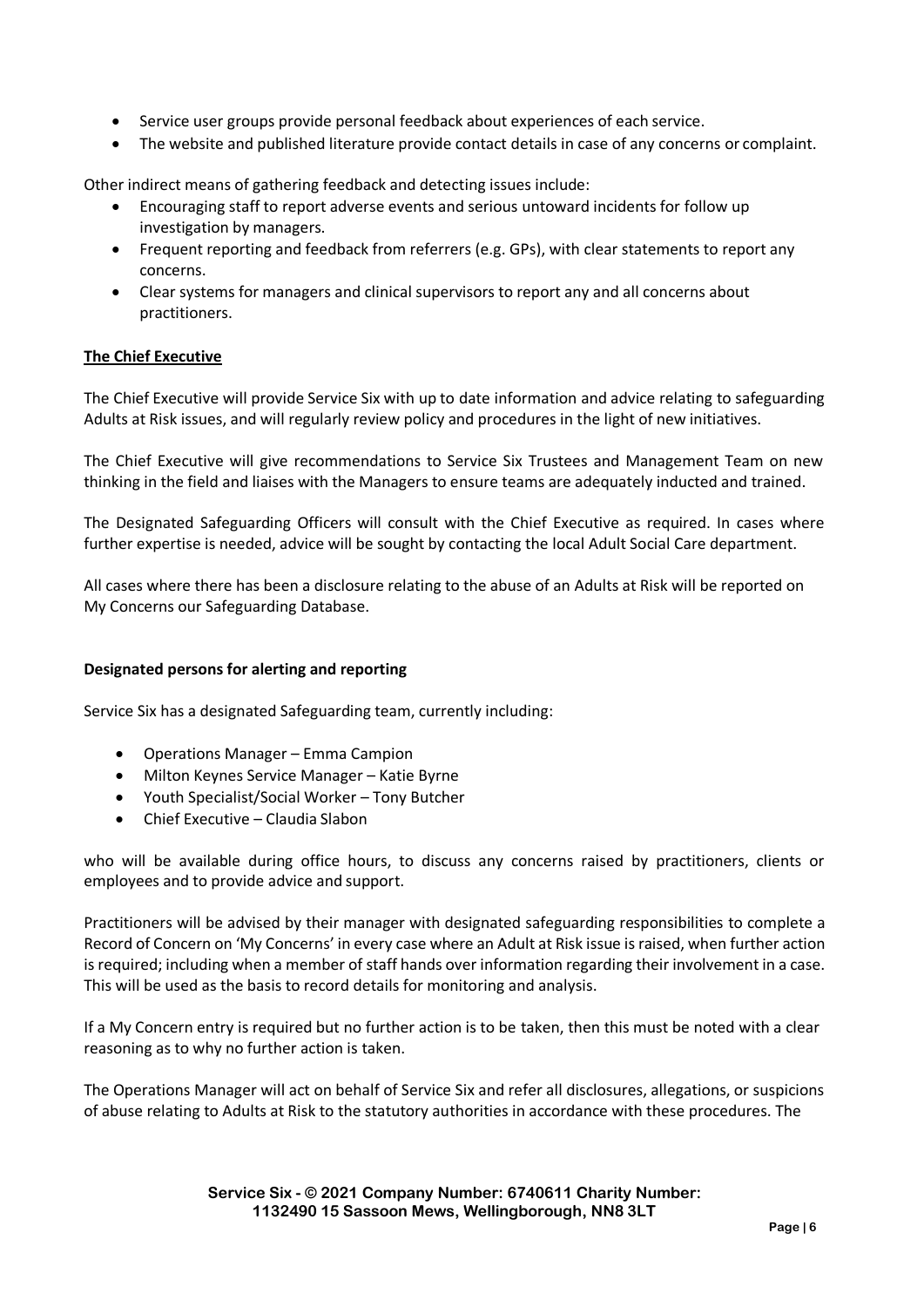Operations Manager will consult with the Designated Safeguarding Team and the Chief Executive and or the local Adult Social Care department as required.

In the event of an allegation being made about a practitioner or member of staff the Operations Manager should consult the Chief Executive to clarify actions to be taken are in accordance with personnel procedures. It is important to ensure that the action taken:

- protects the rights and wishes of the Adult at Risk
- protects the rights of the member of staff/practitioner concerned
- enables managersto take appropriate action either on behalf of the Adult at Risk or againstthe staff member/volunteer where appropriate.

#### **Case managers**

On receiving details of an Adult at Risk protection issue directly from a client or from an affiliate, personnel will follow the guidance for practitioners in these policies and procedures.

In the event of the manager or Operations Manager being unable to offer support to practitioners or other staff with Adult at Risk concerns, these may be logged with a member of the designated Safeguarding team. This will be passed to the Operations Manager as soon as possible, for further consideration and appropriate action as required.

#### **Service Six therapeutic practitioners**

When a practitioner is offering therapy to a client, they must be satisfied that the client understands and accepts the terms and conditions under which it is provided; including confidentiality and its limitations.

Service Six practitioners are always expected to report any concernsthey may have about any aspect of the safety or well-being of any person, however slight or inconsequential they may seem. In the first instance, practitioners should contact the Operations Manager (designated person) in the event that they receive any disclosure or allegation concerning the abuse, past or present, of any Adult at Risk with whom they are working, or who is connected to any client receiving therapy, or if they have any suspicions or concerns about abuse relating to any Adult at Risk.

Out of office hours, Service Six practitioners will record all details carefully and advise the Operations Manager for referral to the Designated Safeguarding Team. In an emergency (case of serious and immediate risk to and Adult at Risk), the practitioner will contact the emergency services (i.e. police). The practitioner will ensure that the Operations Manager is informed of the actions taken as soon as possible during the next working day, highlighting any further issues for action.

Practitioners are expected to keep their notes in accordance with Service Six's guidelines regarding maintaining security. In any case where a client makes a disclosure relating to abuse, notes which are being kept in basic form will have to be fully and clearly written, in relation to the disclosure.

Practitioners will have to provide copies of their notes to a court of law if they are required to do so. They may also be required to contribute reports in relation to Adult at Risk protection cases. The Operations Manager and the Chief Executive will be able to advice in such cases, in keeping with Service Six's information governance procedures.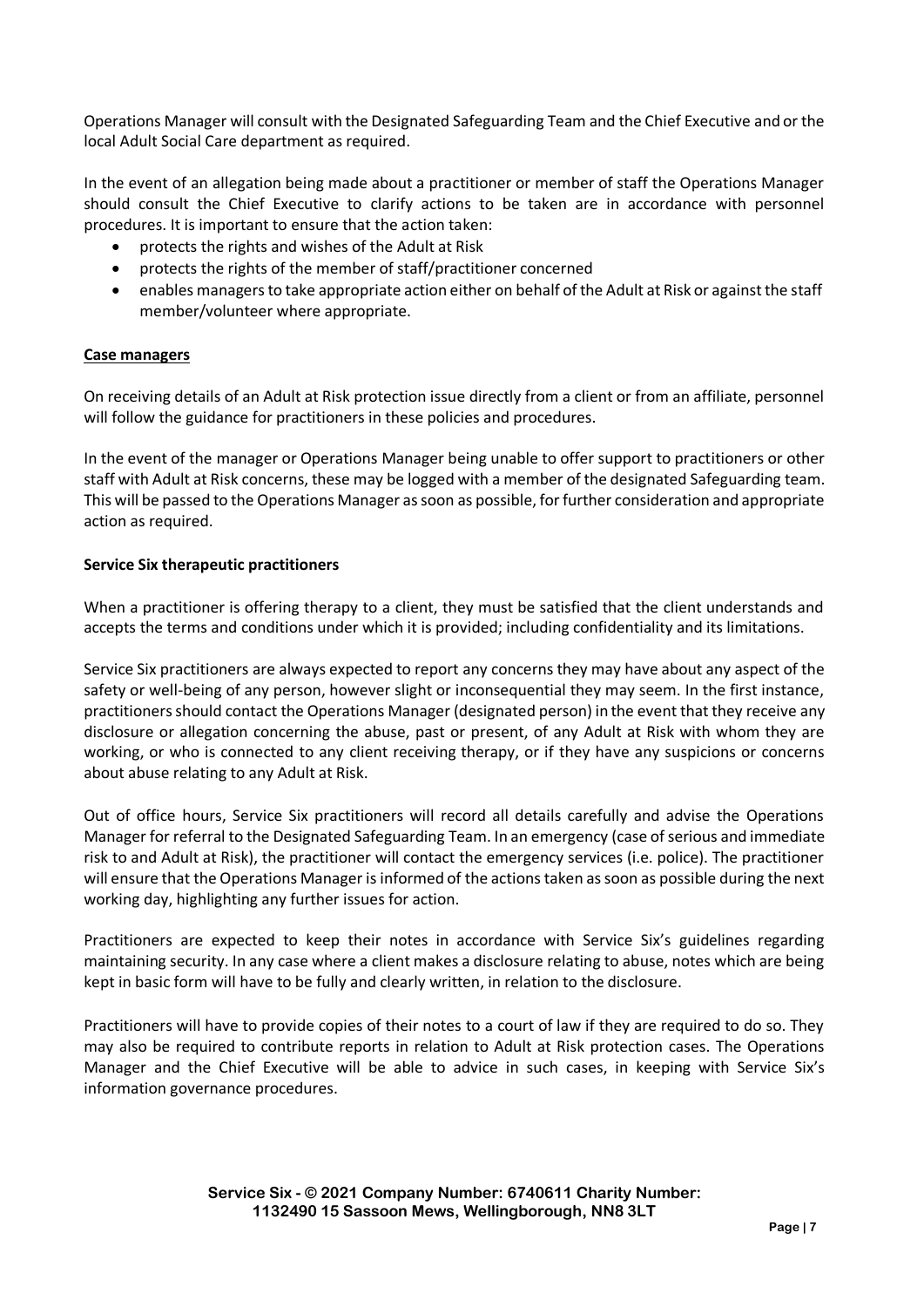#### **Service Six employees**

Following appropriate induction and training, Service Six expects its Trustees and employees to be aware of the Safeguarding Adults at Risk Policy and Procedures. They should know the name of the Designated Safeguarding Officers for the agency; who their manager is and how to contact themboth.

Service Six employees are expected to report any concerns; suspicions or allegations they have to their manager or the Operations Manager. Where these are not available, they may seek advice from the Chief Executive.

## **PROCEDURES FOR PRACTITIONERS RECEIVING A DISCLOSURE**

Concerns that an adult is at risk of abuse may arise because someone has disclosed something; or a practitioner or member of staff may have seen or heard something that makes them feel uncomfortable or uneasy about the care of an Adult at Risk.

It is not possible to cover all situations that may possibly arise. The following procedures outline essential aspects that will need to be considered in most cases.

### **Who might be causing the abuse?**

Abuse can happen to people by somebody the person knows well or it may be a stranger, it could be more than one person. It might be a family member, a friend, a neighbour, a paid or voluntary carer, a nurse, a social worker, a GP, a therapist, a visitor to someone's home, orsomebody who they don't know. If a person lives in a residential setting, or visits a day centre, it may be another user of that service, a visitor or a carer.

### **Potential signs of abuse**

The abuse may have only happened once or started recently, or it may have happened several times or been happening for a long time. It may be that the abuse is deliberate or it may be unintentional and due to ignorance or lack of training or understanding. It may be that a person is at risk of abuse or being abused in several ways.

There is no easy way to identify signs of abuse, but some of the signs may be:

- multiple bruising or finger-marks
- injuries that the person cannot give a good reason for
- deterioration of health for no apparent reason
- loss of weight
- inappropriate or inadequate clothing
- withdrawal or changes in usual behaviour
- a person who is unwilling to be alone with a particular carer
- unexplained shortage of money

### **What are the limits to confidentiality?**

Service Six's terms and conditions, provided to all clients before service provision including before therapeutic services begin, provide a clear statement regarding confidentiality. It makes it clear that if it becomes apparent that someone is at risk of significant harm, their safety and welfare will take priority over all other considerations. It also indicates that a court of law may order information to be disclosed.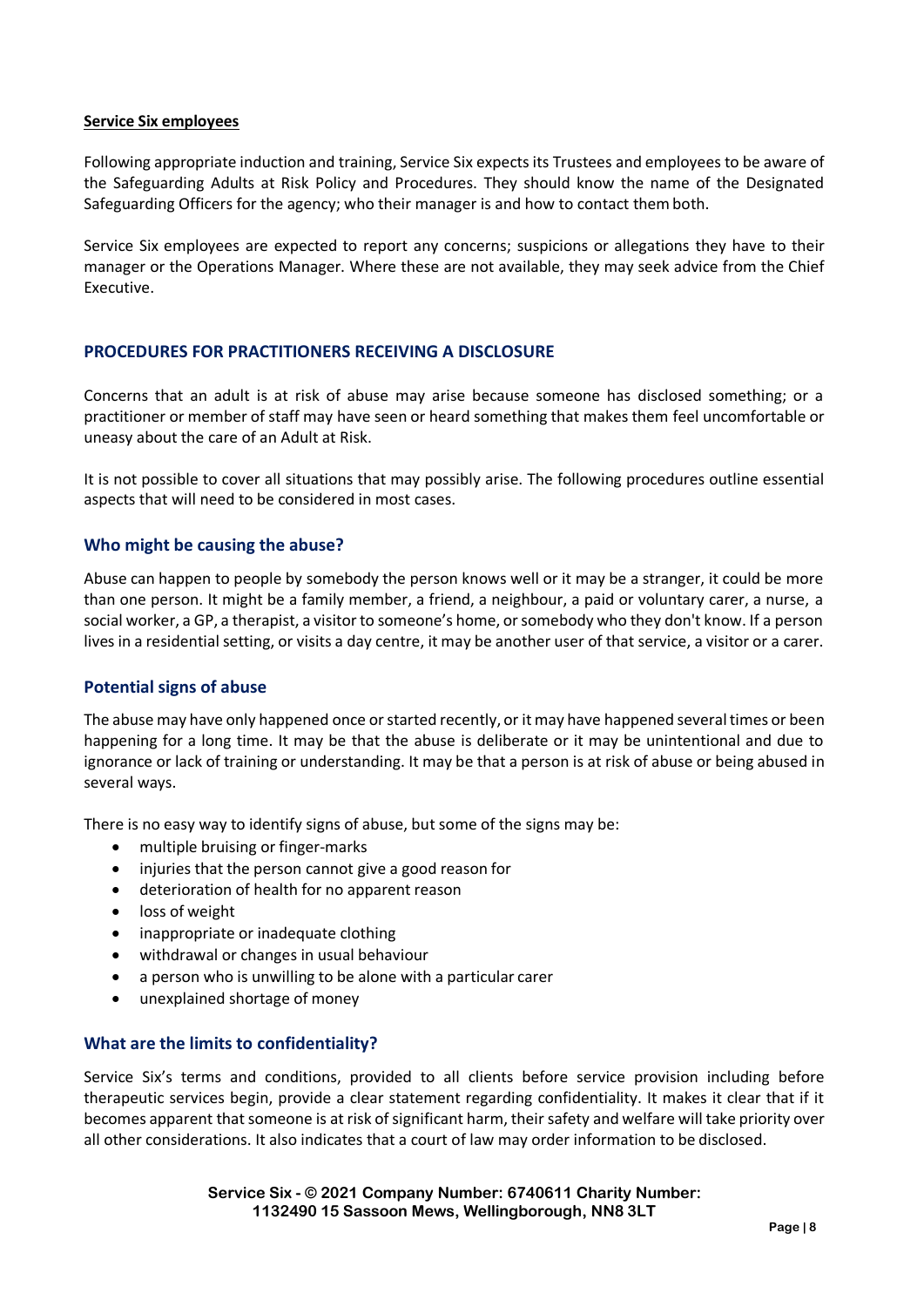When a person is going to receive therapy, an assessment of their understanding and capacity to engage in a therapeutic contract must be made before therapy can commence. The degree of confidentiality and involvement of any parent(s) or carer(s) is clarified prior to therapy.

An individual's capacity refers to their ability to make a decision for themselves based on information available to them.

Individuals will be assumed to have the capacity to make informed decisions, unless there is clear evidence to the contrary. Adults at Risk should be supported to make their own decisions based on an awareness of the choices available. In all instances where a person demonstrates a lack of capacity in relation to a specific area or decision, everything which is done must be based upon an assessment of that person's best interest. To lack capacity a person must have a mental impairment.

# **Disclosure from an adult client**

### **If an adult client tells you that:**

- They themselves are currently abusing an Adult at Risk, or have done so in the past.
- They know of an Adult at Risk who is currently being abused.
- They know of someone who is currently abusing an Adult at Risk.
- As an Adult at Risk they themselves were abused and the abuser is still at large and in a position to abuse others.

In every case you should listen very carefully, clarify the details and reassure them that you believe them and that you take what they say seriously.

Make careful and legible notes recording:

- Exactly what was said leading up to the disclosure. Exactly what the client said when making the disclosure. Exactly what you said in reply.
- The date and time of the conversation.

Advise the client that you will have to share the information with your manager and the Operations Manager and that you have no choice in this.

Advise them that it may be necessary for Service Six to make a report to the statutory authorities, with or without their consent, and they will usually be advised if this is the case.

Give the client every encouragement to report the situation himself or herself to the statutory authorities/police. It is always best that the client be persuaded to make the report themselves. If the client decides to report the abuse, offer appropriate support for them to do so.

Advise the client that Service Six will have to check that the abuse has been reported.

Discuss the case with your manager and the Operations Manager as soon as possible. If these people are not available, speak to the Chief Executive. Follow whatever advice they give to you.

Maintain accurate and detailed notes of any conversations with Service Six. Keep all notes safe together with the clinical notes. Keep the client informed of what is happening, offer them reassurance and support as appropriate, following advice from the designated person.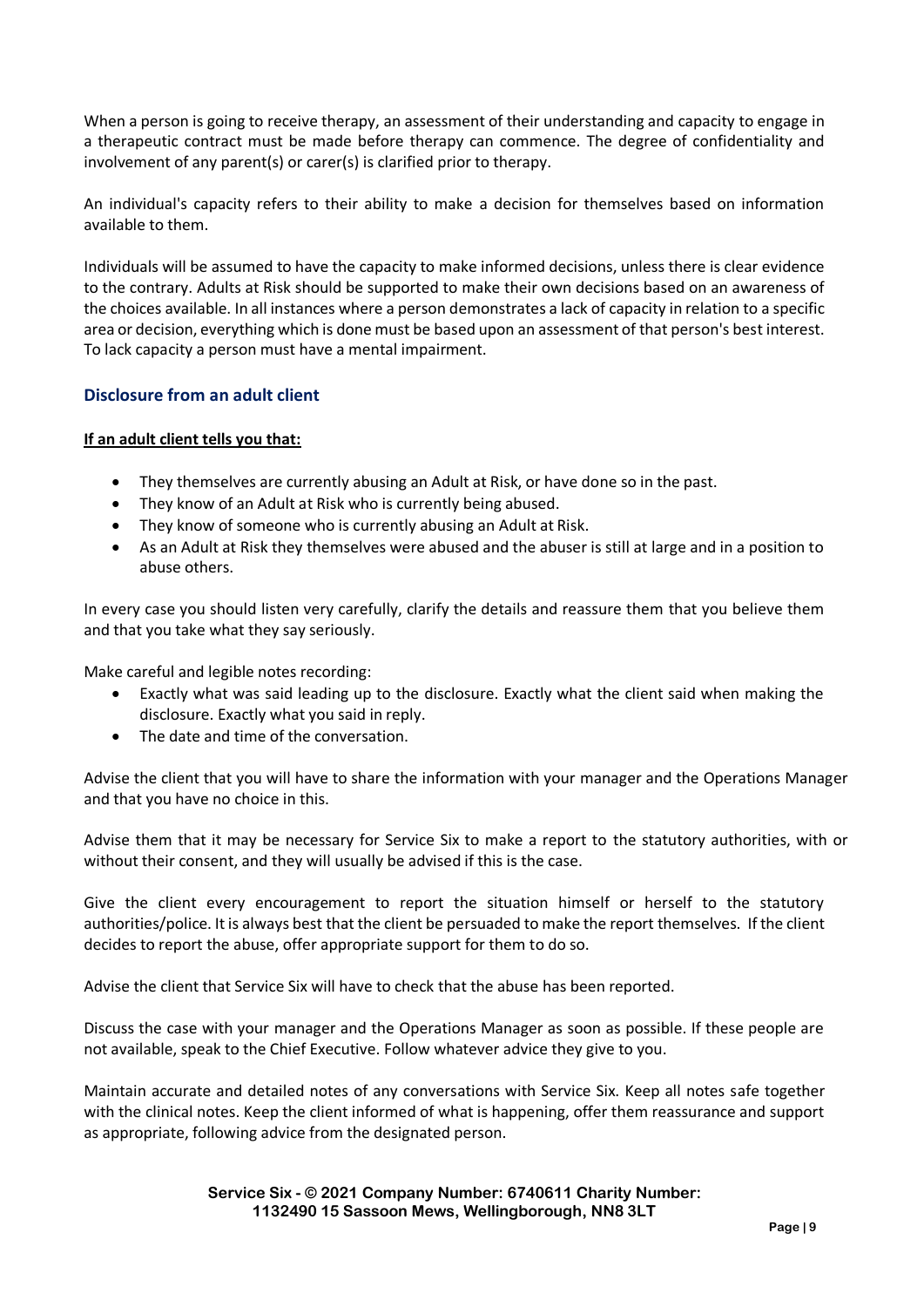#### **In every case you should not:**

- Attempt to carry out any form of investigation of your own.
- Do not stop someone who is freely recalling significant events; allow them to share whatever is important to them.
- Do not make promises you are unable to keep.
- Do not be judgmental (e.g. asking 'why didn't you try to stop them?')
- Do not interrogate the client in an attempt to obtain further details beyond what they are willing to share with you.
- Share the information with anyone other than your manager and Service Six Designated Safeguarding Team or in their absence the Chief Executive.

#### **Disclosure from an adult under serious threat**

On the rare occasion that an Adult at Risk discloses current and serious sexual or physical abuse, you may feel it necessary to act with such urgency that there is no time to contact your manager or the Operations Manager. In an emergency situation, the priority is to ensure safety measures are put in place to protect the Adult at Risk from further abuse.

If this happens, in addition to the guidance above;

- Explain who it is that you are going to contact.
- Contact either the local Adult Social Care Department of Social Services, or the Police Family Protection Unit, immediately by phone.
- Follow whatever advice you are given.
- Keep the Adult at Risk informed of what is happening.
- Keep them safe until suitable arrangements are made for them.
- Advise Service Six of the situation at the very earliest opportunity by contacting the Operations Manager, the Manager on Call or the Chief Executive.
- Maintain detailed notes of all your conversations and actions.
- In an emergency situation do not contact the Adult at Risk's carers, or allow them to return home, until you have been told that it will be safe for them to do so.

## **PROCEDURES FOR DESIGNATED PERSONS**

The Operations Manager and/or another member of the Designated Safeguarding Team will take a decision whether to refer the incident to the appropriate Adult Social Care or Mental Health Team.

Deciding whether to refer to another agency is crucial. The decision should make reference to;

- The wishes of the adult.
- Known indicators of abuse.
- Definitions of abuse.
- Circumstances in which an Adult at Risk's wishes may be overridden.
- The mental capacity of the adult.
- The level of risk to the individual.
- The level of risk to others (public interest considerations).

The Operations Manager and/or another member of the Designated Safeguarding Team should seek affirmation for any decision from managers or the Chief Executive.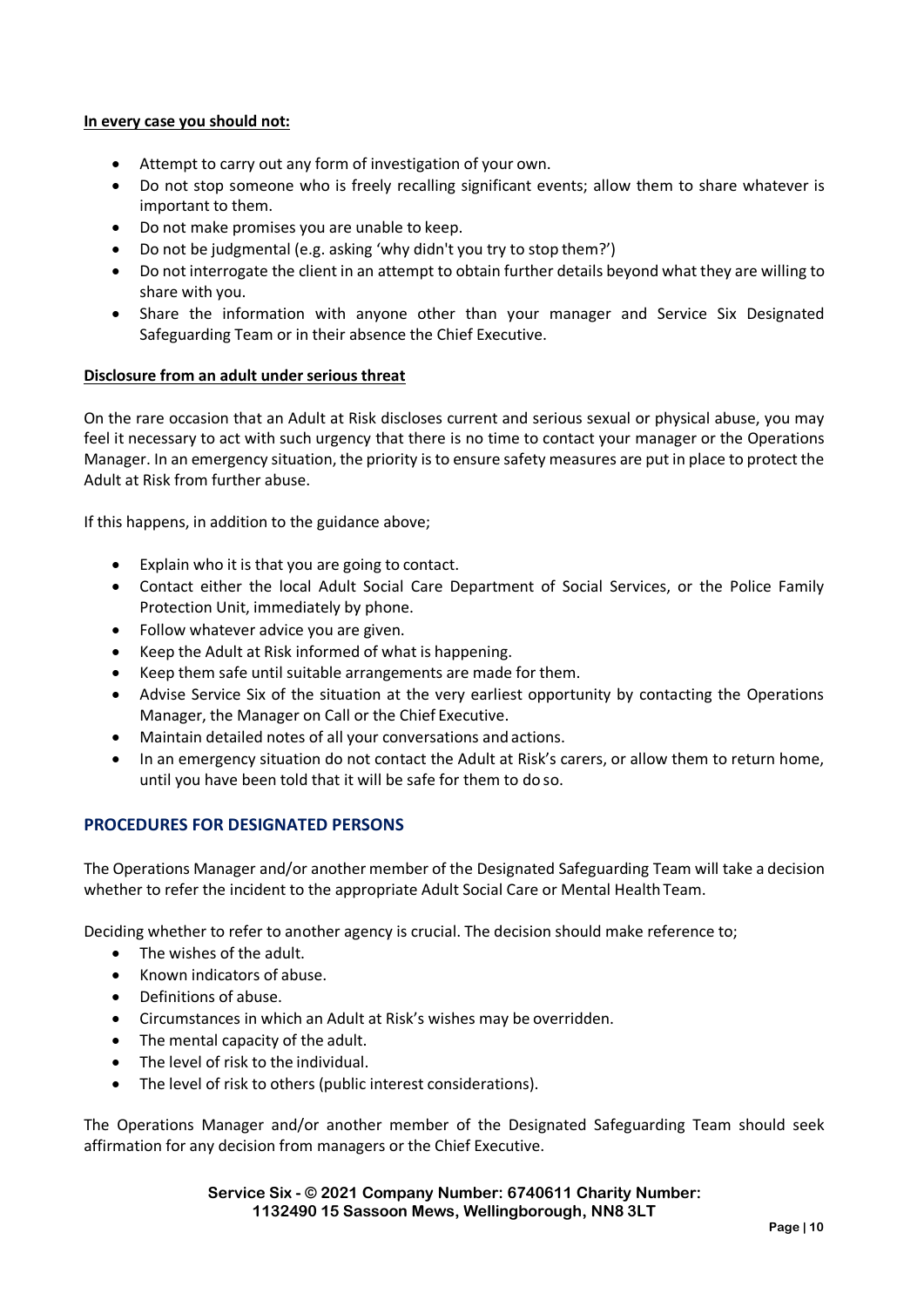# **Disclosure from an Adult at Risk**

The actions that you take will depend on what is being reported to you, and at what stage you receive this information from the practitioner. You may receive this as part of a consultation to consider whether further action is required, or following an emergency referral to the statutory authorities.

#### **In every case you should:**

- Collect as much information as possible to assess the immediate risk to the individual and others and take steps to ensure the immediate safety of the Adult(s) at Risk.
- If you are the designated person, complete the cause for concern form, noting any subsequent actions to be taken and reviewing these at each stage, in accordance with Service Six procedures for the service.
- If you are deputizing for the designated person, keep careful notes of all actions taken to support the hand-over of the case as soon as possible.
- Decide if there are grounds for a referral to the statutory authorities.
- Referrals are made regardless of whether the harm was intentional or unintentional.

Any case of abuse by a professional should always be referred because of that person's access to other vulnerable people. If necessary, consult the local contact in the Adult Social Care Department, without providing names, to maintain confidentiality at this stage.

Advise the practitioner about how to encourage the client to make the report themselves to the statutory authorities.

If the client is not willing to make the report himself or herself, contact the local Adult Social Care Department, or Police Family Protection Unit, immediately by phone and make a referral.

Follow up the referral with a written record within 48 hours. If the client agrees to make the report themselves, this must be followed up to make sure that they have done so.

Take advice about whether it will be safe for the Adult at Risk to return home.

Advise the practitioner what to do as soon as possible, following any advice given to you.

Ensure that the client is kept informed of what is happening as appropriate (usually via the practitioner).

Consider with the practitioner how the client may be best supported in the circumstances.

Take whatever action the statutory authority has advised.

Make careful notes of all conversations and actions. Keep all notes private and secure.

#### **In every case you should not:**

- Attempt to carry out any form of investigation.
- Let the practitioner return any Adult at Risk to their carer unless the statutory authority has said it is safe for them to do so.
- Make any contact with carers, alleged abusers or victims.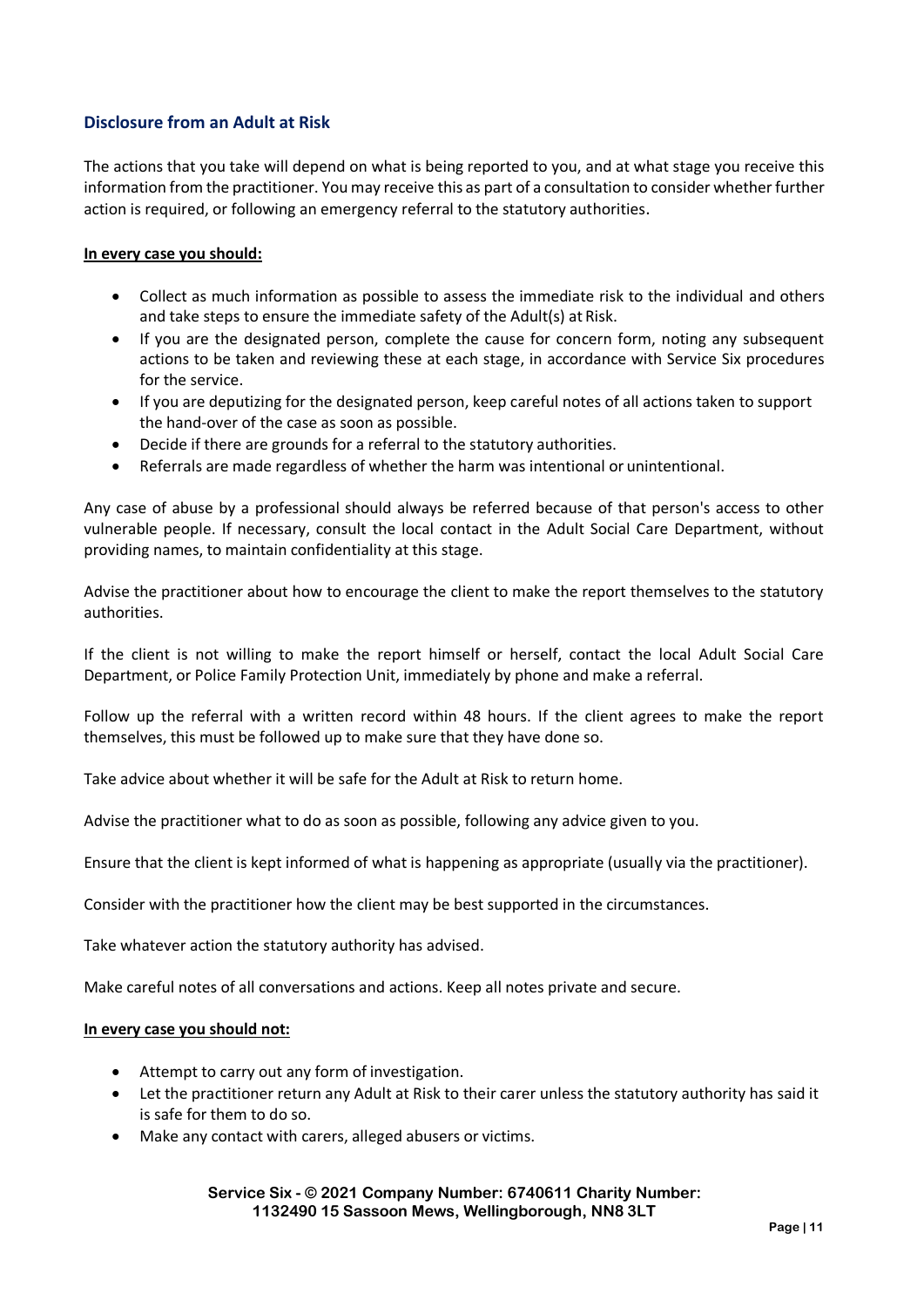- Disclose any information to anyone other than your manager, the Designated Safeguarding Team or the statutory authorities.
- Disclose any information that is not relevant to the immediate cause for concern.

If the Adult at Risk states that they do not want the situation disclosed further or reported, the matter should be referred to the designated person at the earliest opportunity. In such situations, Service Six will give careful consideration as to whether it has a duty to report the matter to Social Services/the police directly. The decision should be based on the risk to the client, the risk to others and seriousness of the allegation.

## **What to expect when making a referral to the statutory authorities**

Social Services' main aim will be to help an Adult at Risk to live safely whilst maintaining the maximum possible level of independence, choice and control.

When making a referral to Adult Social Care or the Police staff may be asked to provide as much of the following as possible:

- Your name, organisation and contact details for follow up.
- Family information: The Adult at Risk's name, carers address, dates of birth. Any special needs or communication needs of the Adult at Risk or members of the family.
- State the reasons you feel the Adult at Risk is suffering or likely to suffer harm. Share knowledge and involvement of the Adult at Risk and carers/family.
- Share knowledge of other agencies involved.
- Indicate the Adult at Risk's knowledge of the referral and their expectations.
- Explain what actions have been taken.
- A written referral, if initial referral is verbal, to follow within 48 hours.

As the referrer staff should be given:

- An explanation of what is likely to happen next in relation to the referral.
- The name of a contact person who will be dealing with the referral.
- When/how you may expect information on the outcome following referral (you should at least receive an acknowledgement of your referral in 3 working days).

As soon as the referral is made, Social Services become the lead agency and will co-ordinate any action that is required and are responsible for deciding if they will be carrying out an investigation.

The police will lead on Adult Protection arrangements where there is evidence that a serious crime has been committed and the criminal investigation will take precedence.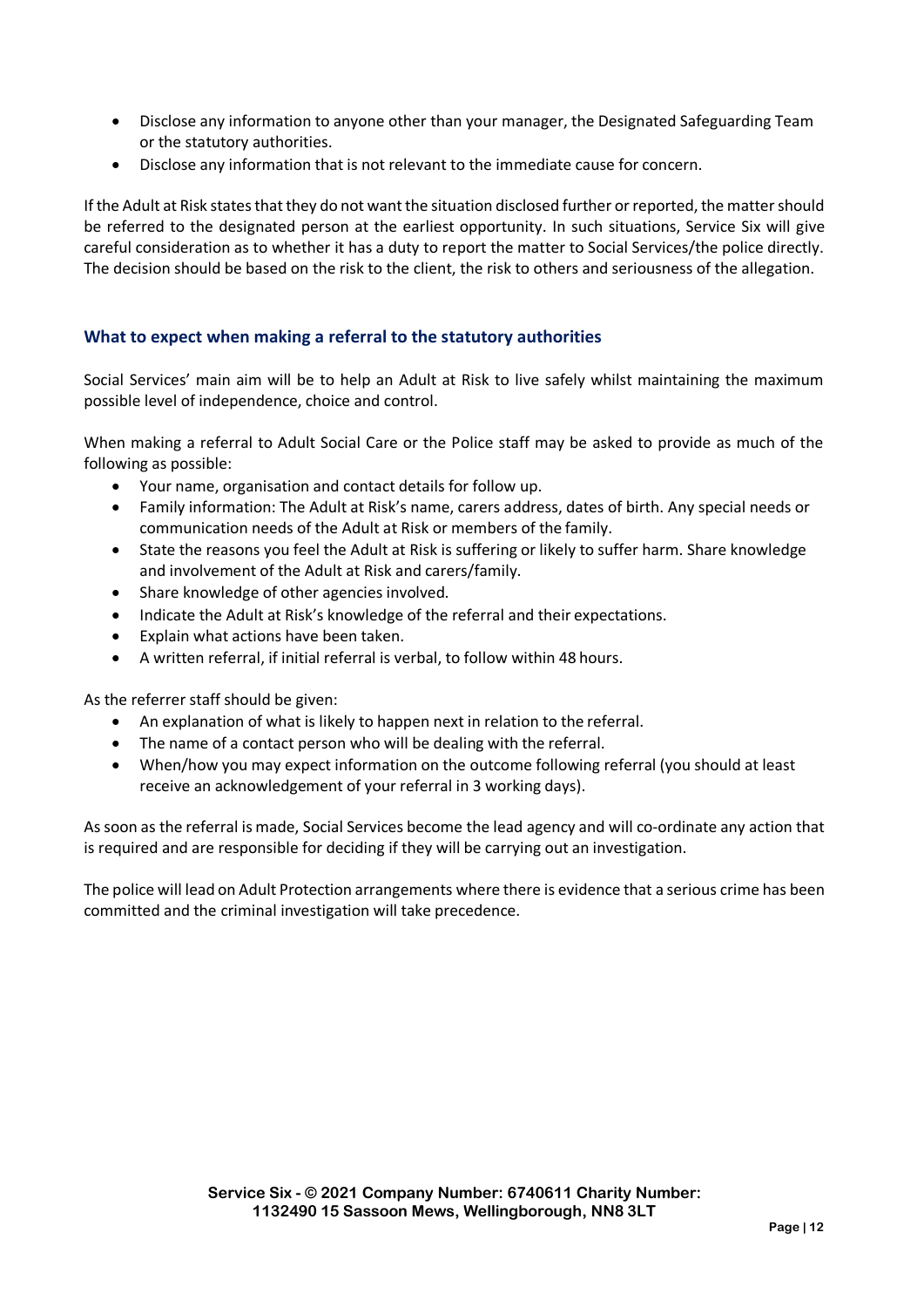## **AGENCY INFORMATION (Useful Contact Details)**

**Service Six:** Chief Executive: Claudia Slabon Tel: 01933 277520 Mobile: 07740 938190 [claudia.slabon@servicesix.co.uk](mailto:claudia.slabon@servicesix.co.uk)

# *Service Six' Designated Safeguarding Team:*

Operations Manager: Emma Campion Tel: 01933 277520 Mobile: 07813 366249 [emma.campion@servicesix.co.uk](mailto:emma.campion@servicesix.co.uk)

Youth Starz Project Manager: Katie Byrne Tel: 01933 277520 Mobile: 07850 916600 [katie.marsh@servicesix.co.uk](mailto:katie.marsh@servicesix.co.uk)

Youth Specialist / Social Worker: Tony Butcher Tel: 01933 277520 Mobile: 074831 140566 [tony.butcher@servicesix.co.uk](mailto:tony.butcher@servicesix.co.uk)

# **Northamptonshire County Council Adult Care Team:**

Initial Contact Team; Tel 0300 1261000 - Adults Fax; 01604 366828 Email: [adultcarencc@northamptonshire.gcsx.gov.uk](mailto:adultcarencc@northamptonshire.gcsx.gov.uk)

## **Northamptonshire Safeguarding Vulnerable Adults Board (SOVA)**

NCC Online forms and referral forms are available at: [http://www.northamptonshire.gov.uk/en/councilservices/social](http://www.northamptonshire.gov.uk/en/councilservices/social-care/plans/safeguarding/pages/safeguarding-adults-procedures-and-forms.aspx)[care/plans/safeguarding/pages/safeguarding-adults-procedures-and-forms.aspx](http://www.northamptonshire.gov.uk/en/councilservices/social-care/plans/safeguarding/pages/safeguarding-adults-procedures-and-forms.aspx)

# **Milton Keynes Council Adult Health and Social Care Team:**

Access Team; Tel 01908 253772 Email: [ascat@milton-keynes.gov.uk](mailto:ascat@milton-keynes.gov.uk)

## **Milton Keynes Safeguarding Adults Board:**

[https://www.milton-keynes.gov.uk/social-care-and-health/safeguarding-people-at](https://www.milton-keynes.gov.uk/social-care-and-health/safeguarding-people-at-risk/safeguarding-adults-policies-and-procedures)[risk/safeguarding-adults-policies-and-procedures](https://www.milton-keynes.gov.uk/social-care-and-health/safeguarding-people-at-risk/safeguarding-adults-policies-and-procedures)